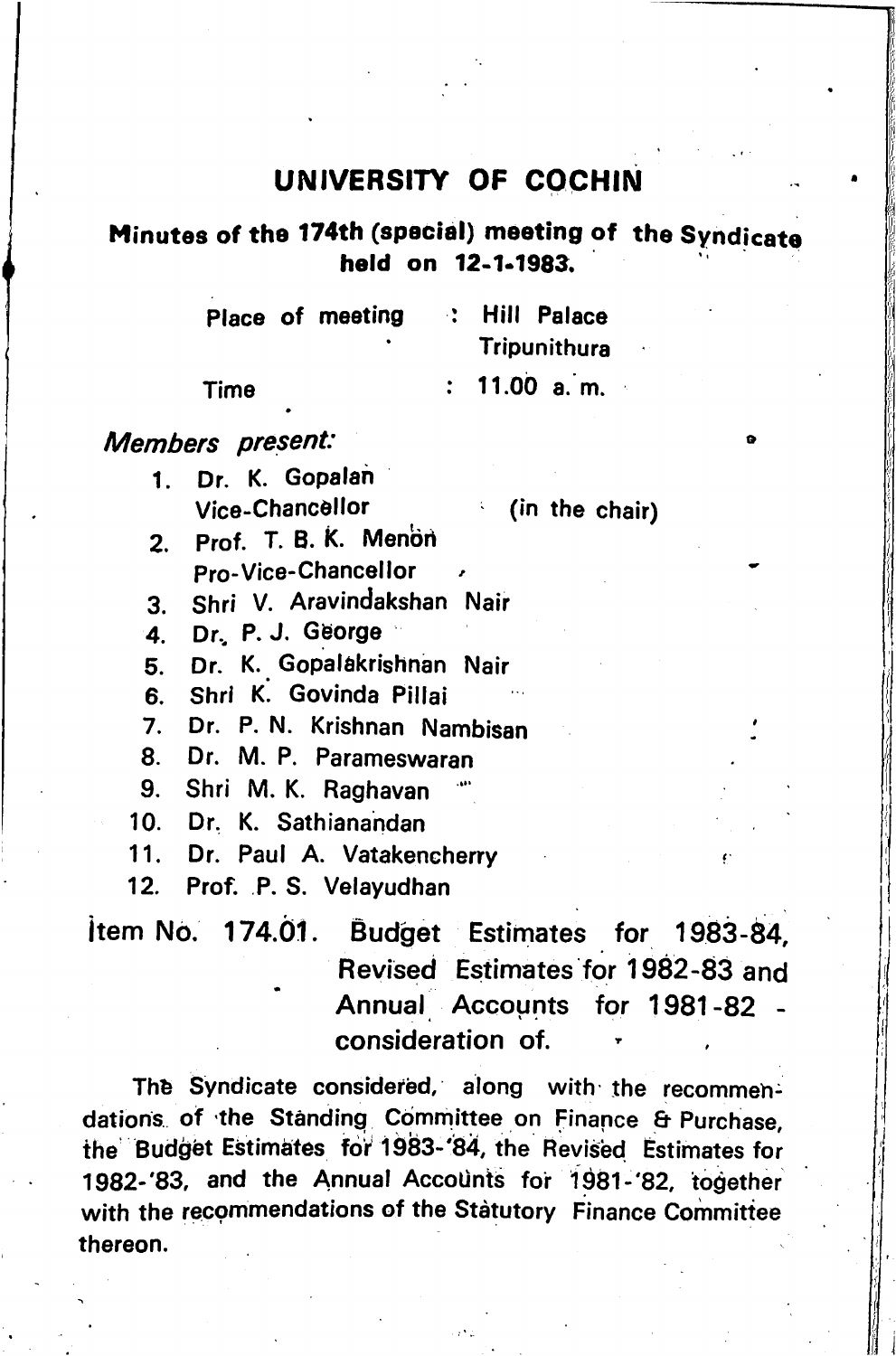Resolved that the Budget Estimates for 1983-84, the Revised Estimates for 1982-83 and the Annual Accounts for 1981-82 be placed before the annual meeting of the Senate for approval.

Resolved further that the following measures for ration alization of expenditure be examined and appropriate proposals placed before the Syndicate.

- (i) ® Course material fee be treated as revenue to be credited to Cochin University Fund, and the present pattern of expenditure on this account by the School of Management Studies, and the School of Technology - be examined.
- (ii) Norms for expenditure on laboratory charges, chemicals and stores for various departments be worked out jointly by the Standing Committees on Academic Matters, and Finance & Purchase.

(iii) Details of University publications be collected and placed before the Syndicate with a view to evolving a general policy in the matter.  $\sqrt{2}$ 

(iv) Data on telephone charges incurred  $\epsilon$  in respect of telephones owned by the University be collected and placed before the Syndicate with a view to reviewing the continuance of  $S$ . T. D. facilities. ● i\* . .

 $(v)$  The practice of issuing individual advertisements in respect of certain course be reviewed and the matter discussed by the Vice-Chancellor with the concerned . Heads of Departments,  $\frac{1}{2}$  and  $\frac{1}{2}$   $\frac{1}{2}$   $\frac{1}{2}$   $\frac{1}{2}$   $\frac{1}{2}$   $\frac{1}{2}$   $\frac{1}{2}$ 

f

Item No. 174.02. Note from Shri S, C, S. Menon on the construction of the Administra  $\mathbb{R}^n$  five block  $\mathbb{R}^n$  ,  $\mathbb{R}^n$ 

Deferred for consideration at the next meeting bf the Syndicate.

 $\mathcal{P}(\mathsf{P}(\cdot))$  :  $\mathcal{P}(\cdot)$ 

Item No. 174.03. Academic calendar - its rationale and proposals - reg.  $\mathbb{R}$  ,  $\mathbb{R}$ 

The Syndicate considered the draft Academic Calendar prepared by the Standing Committee on Academic Matters at its meeting held on 11-1-1'983.  $\mathbb{R}^2$  ; and  $\mathbb{R}^2$  is the set of  $\mathbb{R}^2$  ; and  $\mathbb{R}^2$ 

Resolved:

r. J

oor:'

- (i) The Academic year, be for a period of  $10'$  months com|Tjenclng from thp ^Ist :6f July...'' i I
- (ii) May and June be' non<sup>\*\*</sup>teaching months for teachers and students, research students excepted.

However, teachers who have full-time research scholars working under their supervision or have ongoing sponsored research projects, may, if they so desire, work during the said non-teaching months and enjoy the benefit of leave credit as per rules. ' i ..

- (iii) Each semester be ordinarily of 16" to 18, weeks' duration comprising a period of not more than 5 months. including , examinations - and holidays, but excluding vacation.<br>
vacation. The second service of the service of the service of the service of the service of the service of the
- $(iv)$  The meeting of the Syndicate shall ordinarily be on. the first. Saturday of each month. ,>.
- $\begin{array}{c|c} (8 \times 10^{10} \text{ C}) & (V) & \text{The} \end{array}$  ifter the senate in 1983 be on March chi i 1983 be on March 25-26, July 23 and November 26.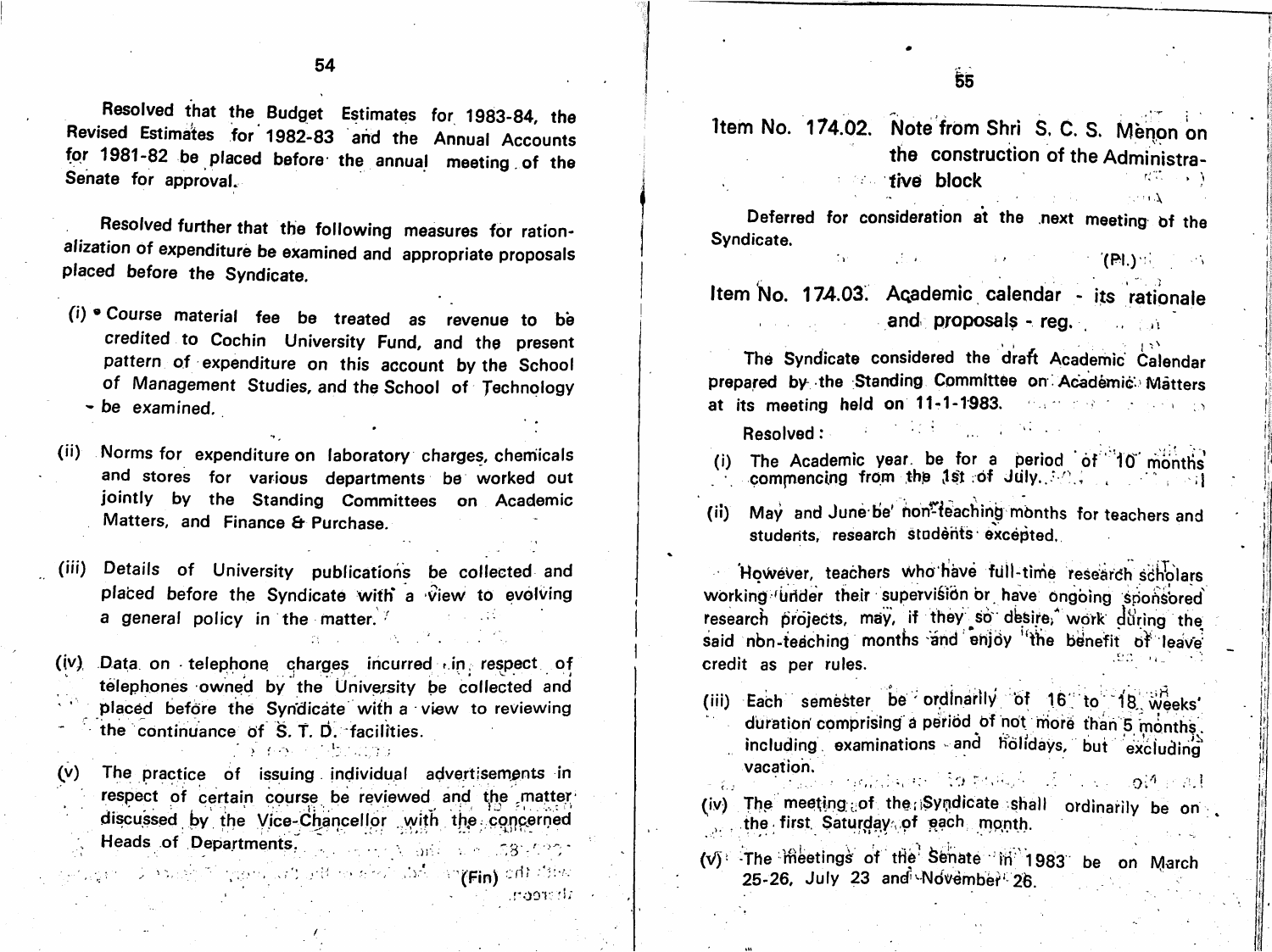- (VI) The meetings of the Academic Council in 1983 be on March 9, July 11, and November 14.
- (vii) The meetings of the Boards of Studies be during July-August and those of the faculties during September-October.
- (viii) The calendar as published shall include dates of: (a) commencement of examinations; (b) payment of examination fee ; (c) submission of return of matriculates; (d) receipt of applications for registration for Ph. D.; (e) payment of tuition fee and such other matters.

Resolved further that proposals for amending the existing statutes with a view to declaring May and June as vacation months be placed before the annual meeting of the Senate,

item No. 174.04. Kerala Sasthra Sahithya Parishad - 20th Annual Conference - financial assi'stance - request - Reg. / f

The Syndicate considered, along with the recommendation of the Standing Committee on Finance & Purchase, the request of the General Convener, Kerala Sasthra Sahitya Parishad, for financial assistance for their 20th Annual Conference.

Resolved that a sum of Rs. 5000/- be granted to the Kerala Sasthra Sahitya Parishad, as contribution for their 20th Annual Conference.  $(Ac.A)$ 

Item No. 174.05. Filling of remaining vacant posts including the post of Professor, School of Management Studies, vacated by Dr. M., V. Pylee  $-$  Consideration of.

The Syndicate considered the question of advertising the vacant teaching posts that remained after the recent notifications, along with the legal advice received on the general question of advertising vacant teaching posts and on the manner of filling the vacancy of Professor in the School of Management Studies, caused by the retirement of Dr. M. V. Pylee.

Resolved :

- (i) The vacancy of Professor, School of Management Studies, resulting from the retirement of Dr. M. V. Pylee be advertised,
- (ii) The following additional vacant posts be advertised' along with (i) above; (a) .Professor: Ship Motion and Manoeuverability; (b). Reader: Resistance and Propulsion of Ships; (c) Reader: Statistics; and (d) Lecturer: Applied Mechanics.

Resolved further that:

- (a) In supersession of the decision of the Syndicate, dated 6-3-1982 recorded as proposal '3' in Appendix to Item No. 162.03, the remaining vacant teaching posts be not advertised as they do not require to be filled at present owing to academic, financial and administ rative reasons.
- (b) Proposals for abolishing the following teaching posts be placed before the Senate for reasons stated.

| Department      | <b>Posts</b>        | <b>Remarks</b>                                 |
|-----------------|---------------------|------------------------------------------------|
| Ship Technology | Naval Architect - 1 | Not consistent<br>with the catego-<br>rization |
|                 | Instructor in       | adopted by the                                 |

Seamanship

adopted by the - 1 Syndicate vide. Item No. 156.03 4 .